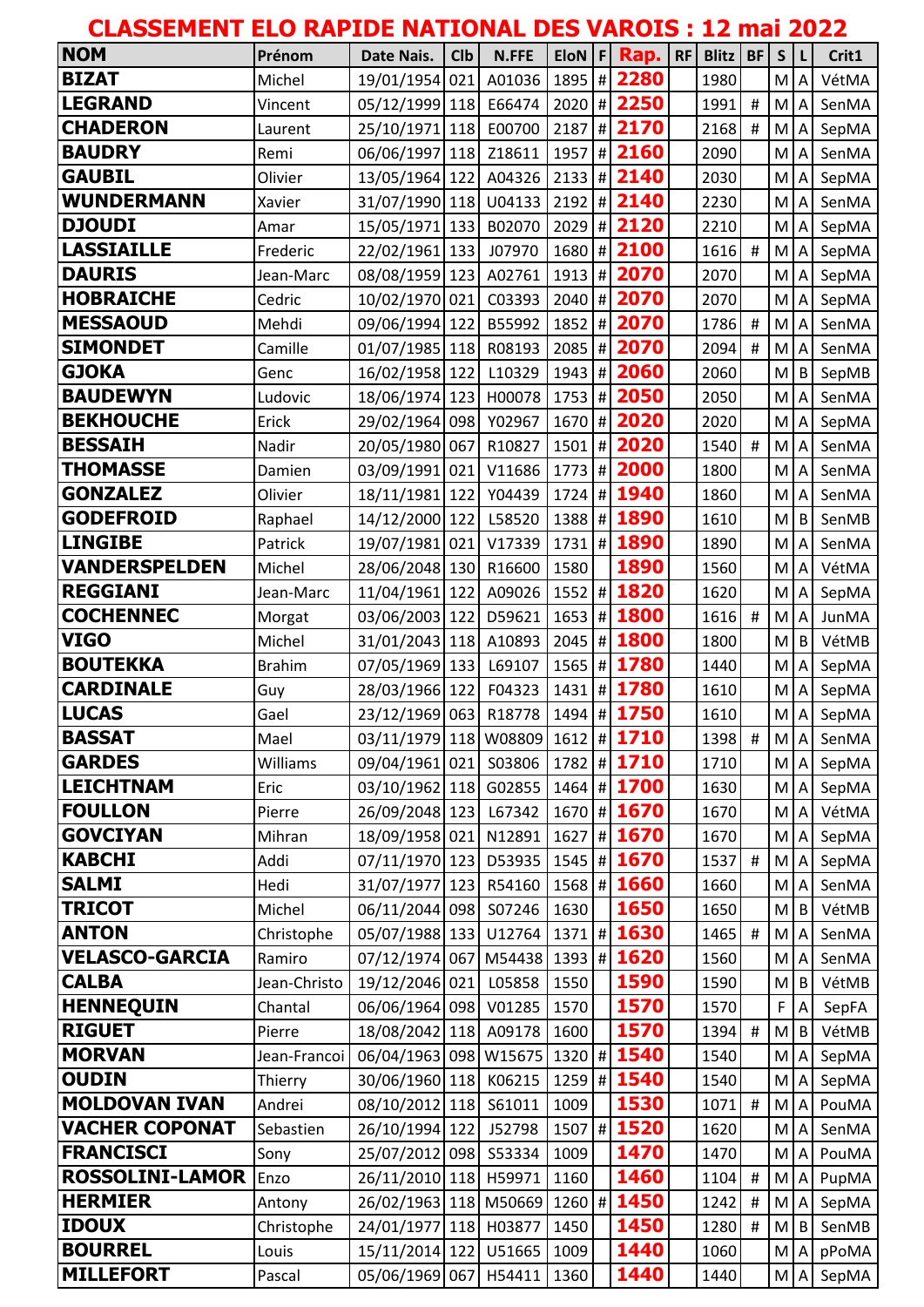| <b>NGUYEN</b>          | Son-An         | 29/03/1973 118                            | J72191 | $1478$ # | 1440          | 1428     | #              | M          | $\boldsymbol{\mathsf{A}}$ | SenMA        |
|------------------------|----------------|-------------------------------------------|--------|----------|---------------|----------|----------------|------------|---------------------------|--------------|
| <b>BAGHDASARIAN</b>    | Ruben          | 11/01/2012 118                            | S60189 |          | 1177 # 1430   | 1151     | #              | M          | $\overline{A}$            | PouMA        |
| <b>FETER</b>           | Tymoteus       | 17/06/2010 118                            | P60646 | 1099     | 1430          | 1170     |                | M          | $\boldsymbol{\mathsf{A}}$ | PupMA        |
| <b>PEYRE</b>           | Paul           | 05/10/2039 098                            | Y04441 | $1136$ # | 1430          | 1430     |                | M          | A                         | VétMA        |
| <b>REYNAUD</b>         | <b>Alexis</b>  | 19/04/2012 098                            | V52948 | 1009     | 1420          | 1420     |                | M          | $\overline{A}$            | PouMA        |
| <b>SPADIA DESBOIS</b>  | Charly         | 07/10/2013 098                            | V50400 | 1009     | 1390          | 1390     |                | M          | A                         | PouMA        |
| <b>VALLADIER</b>       | Arthur         | 18/08/2011 118 R58981                     |        | $1027$ # | 1380          | 1161     | $\#$           | M          | $\mathsf{A}$              | PupMA        |
| <b>BAPTISTE</b>        | Eugene         | 01/03/1959 128 R53478                     |        | 1199     | 1370          | 1370     |                | M          | $\boldsymbol{\mathsf{A}}$ | SepMA        |
| <b>CARA</b>            | <b>Marius</b>  | 08/05/2012 122                            | R53475 | 1009     | 1370          | 1480     |                | M          | $\mathsf{A}$              | PouMA        |
| <b>KLEIN</b>           | Vincent        | 15/08/1993 116 V66803                     |        |          | 1075 # 1370   | 1370     |                | M          | $\boldsymbol{\mathsf{A}}$ | SenMA        |
| <b>BARBARET</b>        | Thomas         | 12/02/2014 118 T51869                     |        | 1009     | 1360          | 1360     |                | M          | $\mathsf{A}$              | pPoMA        |
| <b>LECCIA</b>          | Kerian         | 01/02/2008 122 M72456 1010                |        |          | 1360          | 1160     |                | M          | B                         | <b>BenMB</b> |
| <b>RENARD</b>          | Dominique      | 29/05/1950 122                            | J52308 |          | 1141   # 1360 | 1340     |                | M          | $\boldsymbol{\mathsf{A}}$ | VétMA        |
| <b>BERMOND</b>         | Liliane        | 07/05/1951 098 W19628 1230                |        |          | 1340          | 1340     |                | F          | B                         | VétFB        |
| <b>CATTO</b>           | Pierre         | 18/12/2033 128 D06375                     |        | 1340     | 1340          | 1340     |                | M          | $\sf B$                   | VétMB        |
| <b>CHAPEAU</b>         | Isabelle       | 01/05/1964 067 M50939 1199                |        |          | 1340          | 1340     |                | F          | A                         | SepFA        |
| <b>LARIO</b>           | Quentin        | 06/07/2010 128                            | T55864 | 1199     | 1340          | 1260     |                | M          | A                         | PupMA        |
| <b>RIVIERE</b>         | Ange           | 03/11/2010 098                            | T61313 | 1099     | 1340          | 1340     |                | M          | $\mathsf A$               | PupMA        |
| <b>ROUHIER</b>         | Simon          | 18/03/1992 021                            | V50054 | 1337     | # 1340        | 1340     |                | M          | A                         | SenMA        |
| <b>STOOPS</b>          | Frederic       | 05/07/1967 118 504144                     |        | $1336$ # | 1340          | 1714     | $\pmb{\sharp}$ | M          | B                         | SepMB        |
| <b>NEUNER</b>          | Dieter         | 22/03/2043 118 M54370 1199                |        |          | 1330          | 1100     |                | M          | $\, {\bf B}$              | VétMB        |
| <b>MAESTRACCI</b>      | Monique        | 13/04/2046 122                            | D67914 |          | 1049 # 1320   | 1350     |                | F          | A                         | VétFA        |
| <b>MAHAR BODIN</b>     | Ilyes          | 14/06/2007 122                            | V51433 | $1324$ # | 1320          | 1730     |                | M          | $\boldsymbol{\mathsf{A}}$ | MinMA        |
| <b>FLAMEN</b>          | Jean-Paul      | 06/08/1950 118 N15595                     |        | $1336$ # | 1310          | 1310     |                | M          | A                         | VétMA        |
| <b>MATHEY</b>          | Julia          | 11/05/2012 118                            | U58845 | 1009     | 1310          | 1110     |                | F          | A                         | PouFA        |
| <b>OLSTHOORN</b>       | Raphael        | 24/07/2011 118                            | P67874 | 1010     | 1310          | 910      |                | M          | A                         | PupMA        |
| <b>PIOT</b>            | Shaina         | 19/12/2011 118 R61263                     |        | 1099     | 1310          | 1140     |                | F          | $\mathsf A$               | PupFA        |
| <b>FRACCHIA</b>        | Louis          | 05/04/2013 128                            | T55856 | 1009     | 1300          | 899      |                | M          | $\boldsymbol{\mathsf{A}}$ | PouMA        |
| <b>GUEGLIO</b>         | Matthias       | 02/05/2003 067 R65569 1199                |        |          | 1300          | 1300     |                |            |                           | M A JunMA    |
| <b>HERBULOT</b>        | Kevin          | 16/02/2013 122 569777                     |        | 1009     | 1300          | 1480     |                | M          | $\mathsf{A}$              | PouMA        |
| <b>MAGNONI</b>         | Julien         | 03/12/1996 128 U53455   1215   # 1300     |        |          |               | 1300     |                | M A        |                           | SenMA        |
| <b>RICHARD</b>         | Christophe     | 26/11/1974 021 S58005                     |        |          | 1300 # 1300   | 1300     |                | M          | $\overline{A}$            | SenMA        |
| <b>ANDINE</b>          | Benjamin       | 29/03/2011 008 P54447                     |        | 1099     | 1290          | 1360     |                | M          | $\overline{A}$            | PupMA        |
| <b>BRONNY</b>          | Titien         | 14/05/2013 118 R61382                     |        |          | 1163 # 1290   | $1240$ # |                | M          | $\overline{A}$            | PouMA        |
| <b>CAMPS</b>           | <b>Bastien</b> | 29/05/2011 118 T54637                     |        | 1099     | 1290          | 1380     |                | M          | $\boldsymbol{\mathsf{A}}$ | PupMA        |
| <b>FAROUX</b>          | Joan           | 27/01/2007 123 M59587                     |        | 1199     | 1290          | 1170     |                | M          | $\overline{A}$            | MinMA        |
| <b>BRONGERS</b>        | Claudine       | 11/02/1954 122 D61843                     |        | $1163$ # | 1280          | 1270     |                | F          | A                         | VétFA        |
| <b>DUMONT</b>          | Ethan          | 10/01/2009 098 P58343                     |        | 1199     | 1280          | 1280     |                | M          | B                         | BenMB        |
| <b>MARTINEZ</b>        | Robert         | 04/03/1965 128 V51490                     |        | 1199     | 1280          | 1280     |                | M          | B                         | SepMB        |
| <b>LONG</b>            | Nina           | 18/12/2012 122 R70514                     |        | 1009     | 1270          | 1230     |                | F          | $\overline{A}$            | PouFA        |
| <b>TEISSEIRE</b>       | Nathan         | 21/04/2008 122 P50210                     |        | 1070     | 1270          | 1390     |                | M          | B                         | BenMB        |
| <b>BEN DHIA AZIZ</b>   |                | 29/05/2003 122 550492                     |        |          | 1255 # 1260   | 1260     |                | M          | $\mathsf B$               | <b>JunMB</b> |
| <b>COEVOET</b>         | Esteban        | 26/01/2004 116 U59569                     |        |          | 1256 # 1260   | 1410     |                | M          | $\boldsymbol{\mathsf{A}}$ | CadMA        |
| <b>FERREIRA MONTA</b>  | Diane          | 31/08/2014 118 R66743                     |        | 1009     | 1260          | 1280     |                | F          | $\overline{A}$            | pPoFA        |
| <b>FERRETTI TUFANO</b> | Jason          | 25/02/2011 122 R68564                     |        | 1099     | 1260          | 1310     |                | M          | $\mathsf{A}$              | PupMA        |
| <b>LECOMTE</b>         | Pierre         | 15/05/2046 098   M50378   1260   #   1260 |        |          |               | 1260     |                |            | $M \mid B$                | VétMB        |
| <b>THONG</b>           | Yohann         | 26/10/2012 123 T56853                     |        | 1009     | 1260          | 960      |                | M          | $\overline{A}$            | PouMA        |
| <b>LEGRAND</b>         | Mathis         | 18/01/2012 118 567990                     |        | 1009     | 1250          | 1127     | $\#$           | M A        |                           | PouMA        |
| <b>MICALLEF</b>        | Thomas         | 10/11/1986 067                            | H58458 | 1340     | 1250          | 1020     |                | M          | $\overline{A}$            | SenMA        |
| <b>SCHNEIDER</b>       | Antoine        | 01/05/2012 067                            | R54869 | 1009     | 1250          | 1040     |                | M          | $\overline{A}$            | PouMA        |
| TORTORA                | Antonin        | 06/08/2005 118 P59407                     |        |          | 1158 # 1250   | $1118$ # |                | M          | $\mathsf{A}$              | CadMA        |
| <b>BEN DHIA RAYEN</b>  |                | 16/02/2006 122                            | S50493 |          | 1237   # 1240 | 1240     |                | $M \mid B$ |                           | MinMB        |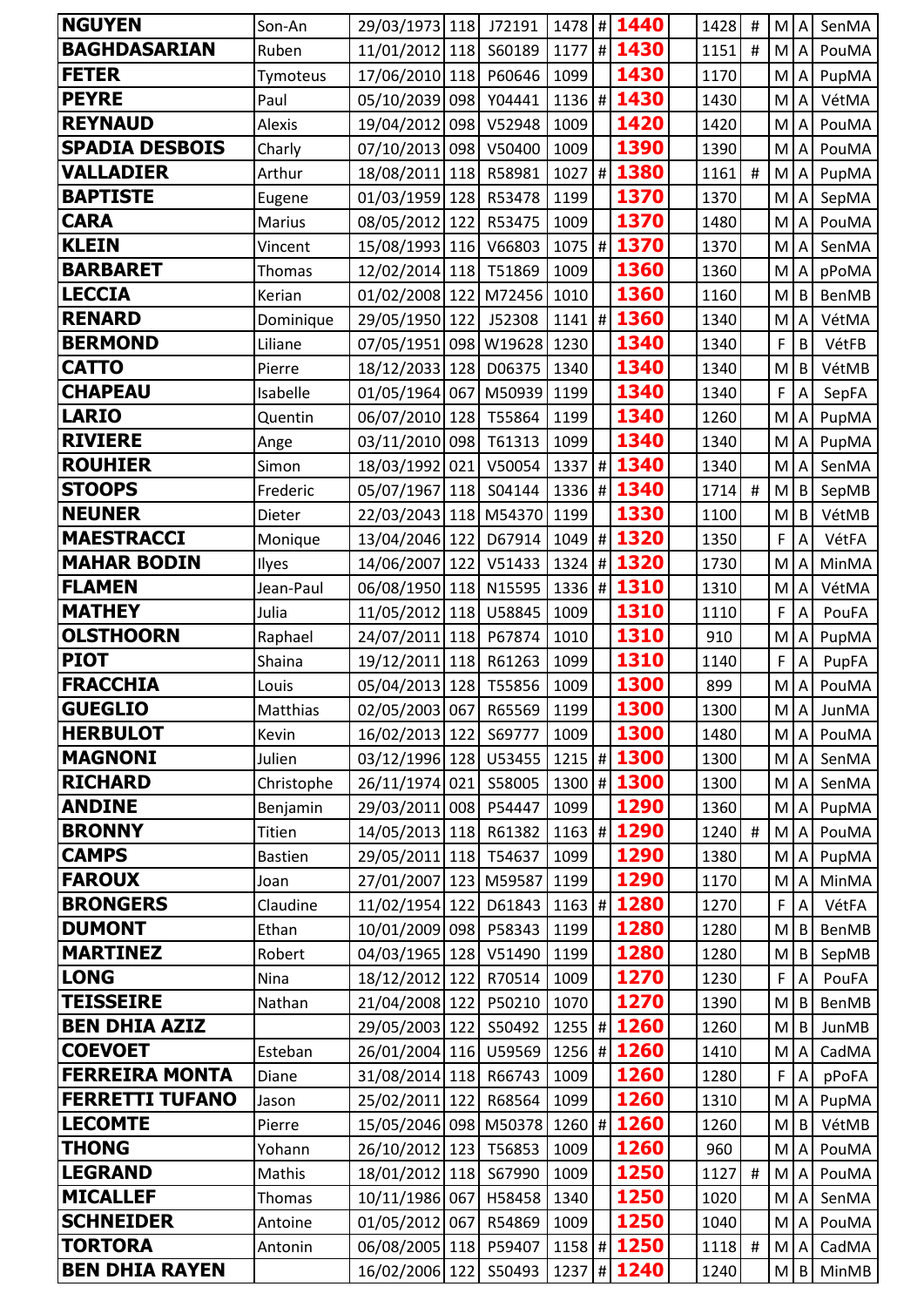| <b>JOUVET</b>              | Loan            | 10/04/2014 118             |     | V58644 | 1009     | 1240        | 1099 | #              | M.         | $\boldsymbol{\mathsf{A}}$ | pPoMA        |
|----------------------------|-----------------|----------------------------|-----|--------|----------|-------------|------|----------------|------------|---------------------------|--------------|
| <b>MANDRILLON</b>          | Henri           | 17/06/1954 122             |     | V58390 | $1239$ # | 1240        | 1240 |                | M          | $\overline{A}$            | VétMA        |
| <b>ROI</b>                 | Paris           | 21/02/2015 118 V62891      |     |        | 1009     | 1240        | 990  |                | M          | $\mathsf A$               | pPoMA        |
| <b>BEN MAHMOUD</b>         | Yanis           | 21/01/2011 118 T57720      |     |        | 1099     | 1230        | 1030 |                | M          | A                         | PupMA        |
| <b>BERTHET-SZMIDT</b>      | Gabriel         | 05/04/2011 118             |     | T54022 | 1099     | 1230        | 1042 | $\#$           | M          | $\boldsymbol{\mathsf{A}}$ | PupMA        |
| <b>BOUROTTE</b>            | Eliot           | 12/04/2014 098             |     | U55221 | 1009     | 1230        | 1230 |                | M          | $\mathsf{A}$              | pPoMA        |
| <b>LEFEBVRE</b>            | Titouan         | 08/06/2011 118             |     | R61846 | 1010     | 1230        | 860  |                | M          | A                         | PupMA        |
| <b>MINETTO-VERDINO</b>     | Camille         | 16/11/2011 118 U51703      |     |        | 1099     | 1230        | 1081 | #              | M          | $\overline{A}$            | PupMA        |
| <b>SOLEILHAVOUP</b>        | Gabriel         | 30/04/2007 122             |     | P56351 | 1040     | 1230        | 1179 | #              | M          | $\vert$ B                 | MinMB        |
| <b>SUROY</b>               | Emma            | 14/05/2012 122             |     | R52271 | 1009     | 1230        | 1410 |                | F          | $\overline{A}$            | PouFA        |
| <b>CANIVET</b>             | Paul            | 15/09/1969 122             |     | E65732 | 1080     | 1220        | 1110 |                | M          | $\, {\bf B}$              | SepMB        |
| <b>GOUSSET-MOUTURALoan</b> |                 | 22/02/2007 122             |     | V63396 | $1218$ # | 1220        | 1370 |                | M          | A                         | MinMA        |
| <b>RANCIEN-DEVIGNE</b>     | Remy            | 08/12/2007 008 M72130 1199 |     |        |          | 1220        | 1220 |                | M          | A                         | MinMA        |
| <b>RANDO</b>               | Mathias         | 18/03/2000 128             |     | K65661 |          | 1209 # 1220 | 1220 |                | M          | B                         | SenMB        |
| <b>ABRAHAMYAN</b>          | Vrezh           | 01/12/2007                 | 123 | S68658 | 1199     | 1210        | 1210 |                | M          | B                         | MinMB        |
| <b>CORTES</b>              | Lino            | 21/09/2003 128             |     | J64911 | 1199     | 1210        | 1210 |                | M          | $\boldsymbol{\mathsf{A}}$ | JunMA        |
| <b>CRINER</b>              | Sacha           | 04/02/2014 122             |     | V67418 | 1009     | 1210        | 1080 |                | M          | A                         | pPoMA        |
| <b>GAUBIL</b>              | Dominique       | 30/09/1966 122             |     | L54327 | 1270     | 1210        | 1210 |                | F          | A                         | SepFA        |
| <b>GUZZETTA</b>            | Kelyan          | 12/01/2011 118             |     | V66828 | 1099     | 1210        | 1040 |                | M          | $\mathsf A$               | PupMA        |
| <b>LEGROS</b>              | Timothe         | 20/09/2013                 | 098 | S56112 | 1009     | 1210        | 1210 |                | M          | B                         | PouMB        |
| <b>ZHANG</b>               | Mathis          | 17/10/2012 021             |     | R68602 | 1009     | 1210        | 1210 |                | M          | A                         | PouMA        |
| <b>BOLLA</b>               | Marcel          | 31/01/2049 098             |     | V03817 | 1200     | 1200        | 1200 |                | M          | B                         | VétMB        |
| <b>KRIBA</b>               | Liyana          | 17/01/2011 118             |     | S57411 | 1099     | 1200        | 1106 | $\#$           | F          | A                         | PupFA        |
| <b>LANTERI</b>             | Lilian          | 06/10/2012 118             |     | S60665 | 1009     | 1200        | 1050 |                | M          | A                         | PouMA        |
| <b>RAYSSAC DELAHAY</b>     | Romain          | 17/06/2013                 | 098 | S53335 | 1009     | 1200        | 1200 |                | M          | A                         | PouMA        |
| <b>DUTTO</b>               | Rene            | 09/02/1967                 | 067 | D65612 | 1140     | 1190        | 1190 |                | M          | $\sf B$                   | SepMB        |
| <b>ESTERELLAS</b>          | Florian         | 07/03/2008                 | 098 | N54478 | 1140     | 1190        | 1190 |                | M          | $\sf B$                   | BenMB        |
| <b>MEIRIES</b>             | David           | 08/06/1970                 | 067 | K54499 | $1108$ # | 1190        | 1058 | $\pmb{\sharp}$ | M          | $\boldsymbol{\mathsf{A}}$ | SepMA        |
| <b>NYECERONT</b>           | Patrick         | 10/10/1955 128 L06451 1220 |     |        |          | 1190        | 1190 |                |            |                           | M A VétMA    |
| <b>SUROY</b>               | Lucas           | 06/03/2010 122             |     | P52241 | 1099     | 1190        | 950  |                | M          |                           | B PupMB      |
| <b>UNGUREANU</b>           | Nikita          | 28/06/2011 128 U59860      |     |        | 1149     | 1190        | 970  |                |            | M A                       | PupMA        |
| <b>VILARD-CLERC</b>        | Alban           | 17/09/2008 021             |     | T66456 | 1199     | 1190        | 1190 |                | $M \mid B$ |                           | BenMB        |
| <b>BELHANDOUZ</b>          | Maxime          | 20/03/2013 098 U52236      |     |        | 1009     | 1180        | 1180 |                | M          | $\overline{A}$            | PouMA        |
| <b>BOOS</b>                | Gael            | 17/06/1989 021             |     | U02989 | 1330     | 1180        | 1180 |                | M          | $\sf B$                   | SenMB        |
| <b>ESTEVES</b>             | Kaiss           | 15/04/2012 118 T61166      |     |        | 1009     | 1180        | 1230 |                | M          | B                         | PouMB        |
| <b>IFRAH</b>               | Lea             | 15/03/2011 118 560659      |     |        | 1099     | 1180        | 870  |                | F          | $\overline{A}$            | PupFA        |
| <b>RANCIEN-DEVIGNE</b>     | Jean            | 11/10/2011 008 N72791      |     |        | 1099     | 1180        | 1180 |                | M          | A                         | PupMA        |
| <b>RUSSO</b>               | Fabio           | 22/06/2007 122 M67926 1300 |     |        |          | 1180        | 1220 |                | M          | $\vert$ B                 | MinMB        |
| <b>TROTET</b>              | Matteo          | 18/11/2014 118 V60224      |     |        | 1009     | 1180        | 1127 | $\#$           | M          | $\overline{A}$            | pPoMA        |
| <b>BIRK</b>                | <b>Baptiste</b> | 23/04/2011 118 P70616      |     |        | 1010     | 1170        | 870  |                | M          | $\boldsymbol{\mathsf{A}}$ | PupMA        |
| <b>DA CUNHA</b>            | Evan            | 31/01/2008 123             |     | N60310 | 1199     | 1170        | 1290 |                | M          | $\overline{A}$            | BenMA        |
| <b>LAINE OLLIVIER</b>      | Tom             | 10/12/2011 021             |     | V51943 | 1009     | 1170        | 1170 |                | M          | $\mathsf{A}$              | PupMA        |
| <b>PERROT</b>              | Yanis           | 05/12/2007 118 N61932      |     |        | 1010     | 1170        | 1620 |                | M          | B                         | MinMB        |
| <b>RAMON-HARNOIS</b>       | Celeste         | 18/10/2013 118 T61471      |     |        | $1135$ # | 1170        | 1023 | $\#$           | F          | $\overline{A}$            | PouFA        |
| <b>FEBBRARI</b>            | Noe             | 29/11/2012 122 T52317      |     |        | 1009     | 1160        | 1240 |                | M          | $\overline{A}$            | PouMA        |
| LAMOINE                    | Charles-Loui    | 24/03/2011 118 T50450      |     |        | 1099     | 1160        | 880  |                | M          | $\mathsf{A}$              | PupMA        |
| <b>LASTRA</b>              | Juan            | 14/09/1961 067             |     | P66367 | 1199     | 1160        | 1060 |                | M          | $\overline{A}$            | SepMA        |
| <b>LE FLOCH</b>            | Erwan           | 03/06/2009 116 U58751      |     |        | 1199     | 1160        | 1190 |                | M A        |                           | <b>BenMA</b> |
| <b>LEONARD</b>             | Francois        | 21/11/2043 133             |     | R53272 | $1162$ # | 1160        | 1160 |                | M          | $\overline{A}$            | VétMA        |
| <b>METZGER</b>             | <b>Nicolas</b>  | 02/07/1998 116 V52333      |     |        |          | 1155 # 1160 | 1160 |                | M          | $\overline{A}$            | SenMA        |
| <b>ROMAN</b>               | Maxence         | 05/10/2012 122             |     | S70721 | 1009     | 1160        | 1250 |                | M          | $\mathsf{A}$              | PouMA        |
| <b>SIMONE</b>              | Matteo          | 25/03/2014 118 V59458      |     |        | 1009     | 1160        | 970  |                | M A        |                           | pPoMA        |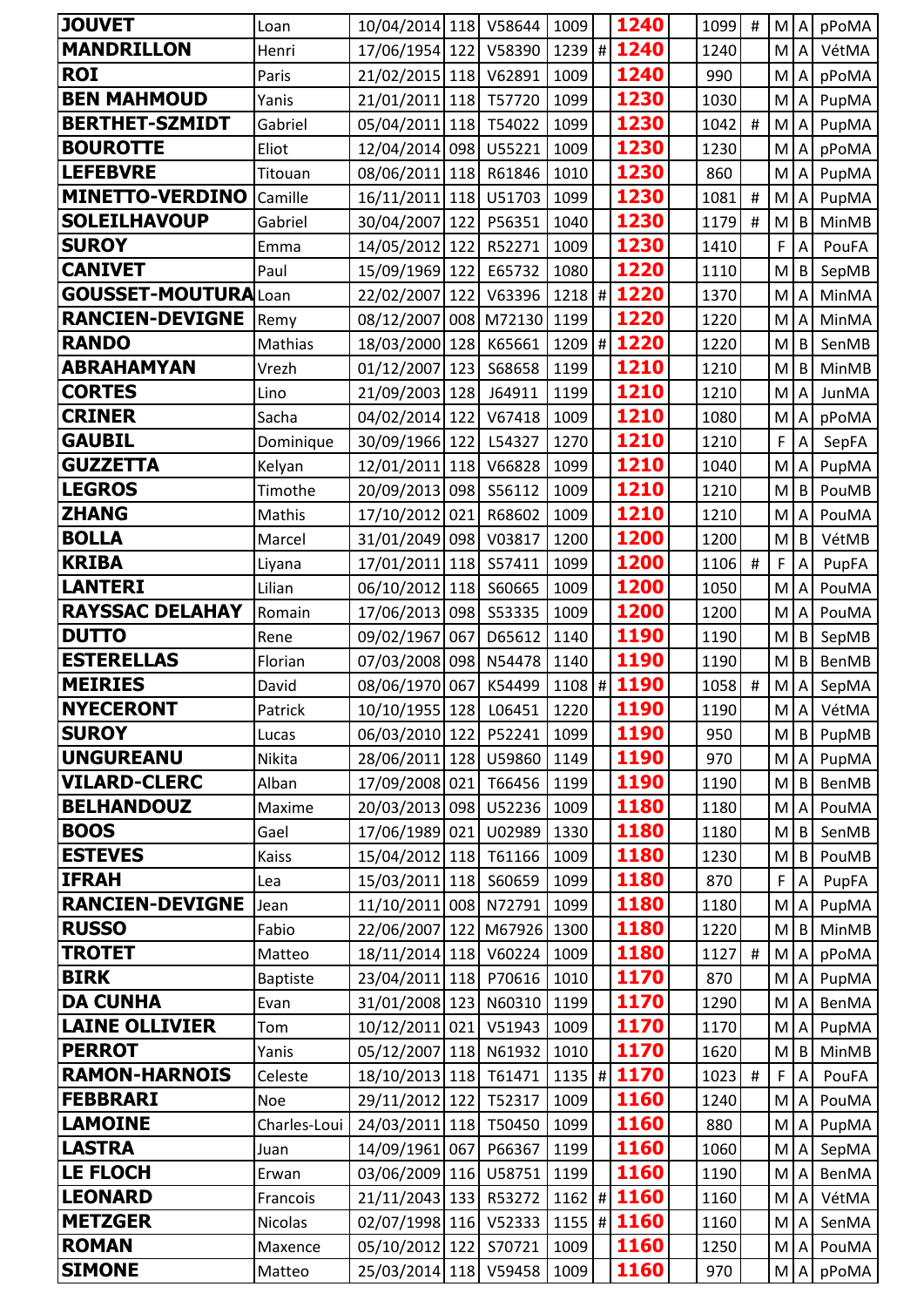| <b>COMBALBERT</b>     | Morgane      | 14/04/2008 133 M55091      |        | 1060     |   | 1150          | 1210 |      | F              | Α              | <b>BenFA</b> |
|-----------------------|--------------|----------------------------|--------|----------|---|---------------|------|------|----------------|----------------|--------------|
| <b>MOLDOVAN IVAN</b>  | Matei        | 30/09/2014 118             | S69780 | 1009     |   | 1150          | 1023 | $\#$ | M              | $\overline{A}$ | pPoMA        |
| <b>NYECERONT</b>      | Nathan       | 25/09/2010 128             | R54944 | 1099     |   | 1150          | 1130 |      | M              | Α              | PupMA        |
| <b>BEN MAHMOUD</b>    | Sofyan       | 17/01/2012 118             | T57721 | 1009     |   | 1140          | 930  |      | M              | A              | PouMA        |
| <b>BERINGUIER</b>     | Isabelle     | 04/10/1974 067             | R58808 | 1199     |   | 1140          | 1125 | $\#$ | F              | B              | SenFB        |
| <b>CARA</b>           | Jules        | 01/12/2013 122             | R53476 | 1009     |   | 1140          | 1160 |      | M              | A              | PouMA        |
| <b>DESMYTTER</b>      | Mael         | 25/12/2011 123             | T53068 | 1099     |   | 1140          | 860  |      | M              | B              | PupMB        |
| <b>GAIGNEPAIN</b>     | Simon        | 03/03/2012 098 T55623      |        | 1009     |   | 1140          | 1140 |      | M              | Α              | PouMA        |
| <b>PENALVER</b>       | Pilli        | 03/05/1954 130 M70438      |        | 1120     |   | 1140          | 1140 |      | F              | A              | VétFA        |
| <b>ROUGNY</b>         | Patricia     | 28/10/1963 130 M50854      |        | 1199     |   | 1140          | 1140 |      | F              | Α              | SepFA        |
| <b>SEMO</b>           | Amandine     | 20/05/1995 116 C55758      |        | 1199     |   | 1140          | 1053 | #    | F              | A              | SenFA        |
| <b>VERNISSE</b>       | Tom          | 08/11/2012 118             | S70488 | 1009     |   | 1140          | 1100 |      | M              | A              | PouMA        |
| <b>ALBOT</b>          | Matteo       | 01/01/2006 116             | S62392 | 1199     |   | 1130          | 1130 |      | M              | A              | MinMA        |
| <b>BUSSO</b>          | Enzo         | 05/03/2014 098 U55225      |        | 1009     |   | 1130          | 1130 |      | M              | A              | pPoMA        |
| <b>CADIOU</b>         | Pauline      | 25/02/2014 122             | T65633 | 1009     |   | 1130          | 1290 |      | F              | A              | pPoFA        |
| <b>CHAUVEAU</b>       | Sylvie       | 05/06/1959 122             | C56068 |          |   | 1033 # 1130   | 1060 |      | $\overline{F}$ | A              | SepFA        |
| <b>GARIVET</b>        | Adrien       | 07/01/2010 122             | V69811 | 1099     |   | 1130          | 1200 |      | M              | B              | PupMB        |
| <b>GUISIANO</b>       | Jean-Francoi | 09/09/1992 123             | T60012 |          |   | 1129 # 1130   | 1130 |      | M              | A              | SenMA        |
| <b>SIRVENTE</b>       | Jean-Jacques | 28/11/1958 122             | P61267 |          |   | 1094 # 1130   | 1130 |      | M              | A              | SepMA        |
| TYLINSKI              | Marin        | 21/06/2012 123             | V75924 | 1009     |   | 1130          | 1130 |      | M              | B              | PouMB        |
| <b>VIALIS</b>         | Frederic     | 16/12/1980 118             | S69048 | 1199     |   | 1130          | 980  |      | M              | Α              | SenMA        |
| <b>CASTELLAN</b>      | Mathis       | 17/10/2005 118             | U60806 | 1199     |   | 1120          | 1120 |      | M              | A              | CadMA        |
| <b>CHARLES</b>        | Clemant      | 21/05/2012 098 T50354      |        | 1009     |   | 1120          | 1120 |      | M              | A              | PouMA        |
| <b>DESMYTTER</b>      | <b>Nais</b>  | 25/12/2011 123             | T67077 | 1099     |   | 1120          | 870  |      | $\mathsf{F}$   | Α              | PupFA        |
| <b>HAMM</b>           | <b>Bruno</b> | 21/10/1950 021             | N72991 | 1208     | # | 1120          | 1120 |      | M              | Α              | VétMA        |
| <b>HERLAUT</b>        | Adan         | 18/11/2005 130             | T66317 | 1117     |   | #1120         | 1120 |      | M              | A              | CadMA        |
| <b>LEBHAR</b>         | Lucas        | 12/02/2014 118 U58839      |        | 1009     |   | 1120          | 900  |      | M              | Α              | pPoMA        |
| <b>MARCHIX</b>        | Mikael       | 14/10/1970 118             | P53179 | 1199     |   | 1120          | 1120 |      | M              | B              | SepMB        |
| <b>MAUREL</b>         | Elena        | 10/07/2008 067 N69435 1010 |        |          |   | 1120          | 970  |      | F              | $\sf B$        | BenFB        |
| <b>TAVELLA</b>        | Tom          | 01/04/2014 118 U58292      |        | 1009     |   | 1120          | 970  |      | M              | $\overline{A}$ | pPoMA        |
| <b>AADLANI</b>        | Neyla        | 19/06/2013 118 U59049      |        | 1009     |   | 1110          | 1100 |      | F              | A              | PouFA        |
| <b>CANDAES</b>        | Ugo          | 24/09/2007 116 T57225      |        | 1199     |   | 1110          | 1040 |      | M              | A              | MinMA        |
| <b>PHILIPPE</b>       | Pierre-Jean  | 21/02/2011 067             | N71904 | 1099     |   | 1110          | 980  |      | M              | A              | PupMA        |
| <b>POURRIER</b>       | Sacha        | 30/06/2007 021             | S64291 | 1199     |   | 1110          | 1110 |      | M              | $\overline{A}$ | MinMA        |
| <b>AGOSTINI</b>       | Pierre       | 21/08/1986 128 P53800      |        |          |   | $1044$ # 1100 | 1100 |      | M              | Α              | SenMA        |
| <b>MINGUES</b>        | Arthur       | 07/08/2011 122             | T52319 | 1099     |   | 1100          | 1200 |      | M              | $\overline{A}$ | PupMA        |
| <b>SAUZE</b>          | Nicolas      | 26/04/2005 008             | J57923 | 1130     |   | 1100          | 1220 |      | M              | B              | CadMB        |
| <b>BREEMHAAR</b>      | Gert         | 20/01/1967 122             | S70666 | $1217$ # |   | 1099          | 1099 |      | M              | A              | SepMA        |
| <b>BRUNEAU</b>        | Jean-Claude  | 02/05/2038 122             | S52014 | 1009     |   | 1099          | 1099 |      | M              | A              | VétMA        |
| <b>PARIS-VERKIMPE</b> | Nicolas      | 20/12/1999 122             | P67074 | 1199     |   | 1099          | 1099 |      | M              | B              | SenMB        |
| <b>DARFOUFI</b>       | Imran        | 08/11/2013 118 V70878      |        | 1009     |   | 1090          | 960  |      | M              | A              | PouMA        |
| <b>PALMIERI</b>       | Eva          | 16/06/2013 118 T61162      |        | 1009     |   | 1090          | 980  |      | F              | A              | PouFA        |
| <b>PROCIDA-PLONKA</b> | Enzo         | 28/01/2011 118 556192      |        | 1099     |   | 1090          | 1057 | #    | M              | Α              | PupMA        |
| <b>RETTIEN</b>        | Leandre      | 27/10/2009 118 V50347      |        | 1099     |   | 1090          | 890  |      | M              | A              | BenMA        |
| <b>COQUELET</b>       | Evariste     | 24/08/2005 128             | U53451 | 1199     |   | 1080          | 1080 |      | M              | $\overline{A}$ | CadMA        |
| <b>LE BRUSQ</b>       | Gael         | 20/06/2008 021             | V63031 | 1199     |   | 1080          | 1080 |      | M              | B              | BenMB        |
| <b>PRADEL</b>         | Quentin      | 05/06/1986 021 T63534      |        |          |   | 1078 # 1080   | 1080 |      | M              | Α              | SenMA        |
| <b>ALDRIGHETTONI</b>  | Stephane     | 30/01/1979 133 T66866      |        |          |   | 1213 # 1070   | 1070 |      | M              | A              | SenMA        |
| <b>BENAISSATI</b>     | Soraya       | 14/05/2011 128             | T61507 | 1099     |   | 1070          | 950  |      | F              | A              | PupFA        |
| <b>DANTI</b>          | Jean         | 23/05/1956 021             | U50822 |          |   | 1069 # 1070   | 1070 |      | M              | $\overline{A}$ | VétMA        |
| <b>MARGUET</b>        | Millie       | 08/08/2011 098             | R67719 | 1099     |   | 1070          | 1070 |      | F              | B              | PupFB        |
| <b>BOYER</b>          | Lenny        | 22/10/2009 118             | R51214 | 1080     |   | 1060          | 1170 |      | M              | B              | BenMB        |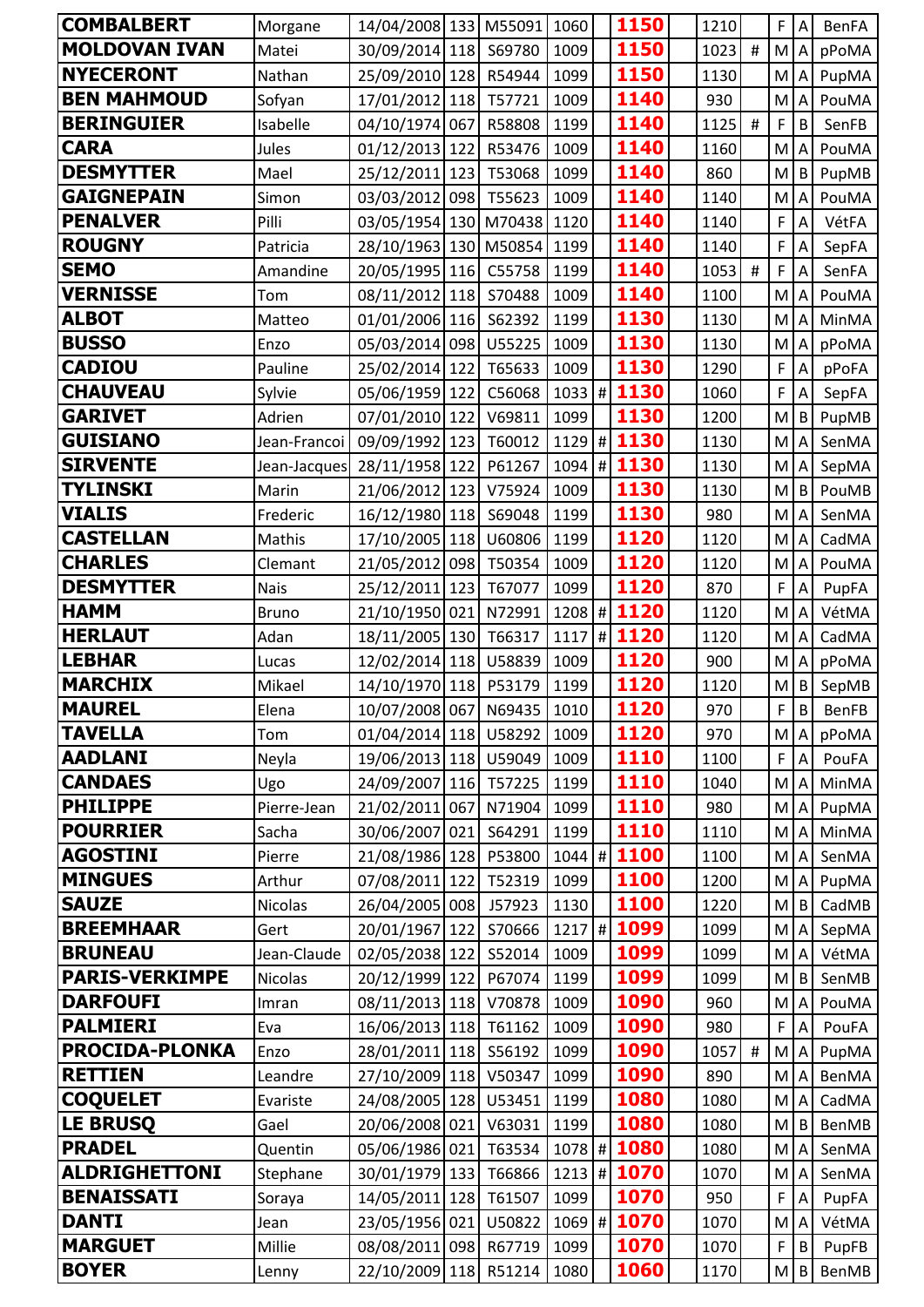| <b>CAPIDE</b>                 | Gabriel      | 23/10/2012 118 V52572                   |        | 1009         | 1060         | 930         |          | M A            |                | PouMA          |
|-------------------------------|--------------|-----------------------------------------|--------|--------------|--------------|-------------|----------|----------------|----------------|----------------|
| <b>CHERON</b>                 | Benjamin     | 01/06/2010 128 U53449                   |        | 1149         | 1060         | 1250        |          | M <sub>I</sub> | A              | PupMA          |
| <b>CORBIN</b>                 | Myriam       | 21/03/1958 128                          | U59616 | 1199         | 1060         | 1060        |          | M              | B              | SepMB          |
| <b>RAMON</b>                  | Patrick      | 14/05/1974 118 V72912                   |        | 1199         | 1060         | 1060        |          | M              | B              | SenMB          |
| <b>SCIONTI MARTINE</b>        | Noan         | 20/04/2013 122 T54373                   |        | 1009         | 1060         | 1240        |          | M              | $\mathsf B$    | PouMB          |
| <b>CHERON</b>                 | Alice        | 07/02/2006 128                          | U56869 | 1199         | 1050         | 1230        |          | F              | A              | MinFA          |
| <b>SELMI</b>                  | Aurore       | 30/03/1989 128                          | T55863 | 1199         | <b>1050</b>  | 1050        |          | F              | B              | SenFB          |
| <b>TASZKA</b>                 | Francois     | 13/12/2047 127                          | D66468 | $1032$ #     | 1050         | 1032        | $\#$     | M              | A              | VétMA          |
| <b>ZERARKA</b>                | Soraya       | 01/08/1985 118                          | S66774 | 1199         | 1050         | 1050        |          | F              | B              | SenFB          |
| <b>AMSELLEM</b>               | Lucas        | 16/11/2008 123                          | V75925 | 1199         | 1040         | 1040        |          | M              | B              | <b>BenMB</b>   |
| <b>BENOIT</b>                 | Paloma       | 04/04/2011 118                          | R61260 | 1010         | 1040         | 1130        |          | F              | $\sf B$        | PupFB          |
| <b>KAUPP-AILHAUD</b>          | Remi         | 14/08/2010 118                          | R60942 | 1099         | 1040         | 1024        | $\#$     | M              | Α              | PupMA          |
| <b>PARA</b>                   | Margaux      | 03/09/2007 118 V67838                   |        | 1199         | 1040         | 1060        |          | F              | A              | MinFA          |
| <b>REGNIER</b>                | Bernard      | 20/08/2049 118                          | S59279 | $1035$ #     | 1040         | 1120        |          | M              | A              | VétMA          |
| <b>SAGHI</b>                  | Ayline       | 05/06/2012 118                          | T56679 | 1009         | 1040         | 920         |          | F              | B              | PouFB          |
| <b>VENTRE</b>                 | Theotime     | 29/08/2005 067                          | U60018 | $1035$ #     | 1040         | 1040        |          | M              |                | CadMA          |
| <b>AYMARD</b>                 | Maxence      | 08/12/2015 118 U60425                   |        | 1009         | 1030         | 890         |          | M              | Α              | pPoMA          |
| <b>BOOS</b>                   | Logan        | 21/12/2016 021                          | V53241 | 1009         | 1030         | 1030        |          | M              |                | pPoMA          |
| <b>BRUNET</b>                 | Ethan        | 02/06/2009 123                          | P60069 | 1199         | 1030         | 1140        |          | M              | A              | <b>BenMA</b>   |
| <b>FRANCHITTI</b>             | Alexis       | 22/06/2009 123                          | V75927 | 1199         | 1030         | 1030        |          | M              | B              | BenMB          |
| <b>GRUET</b>                  | Theotim      | 14/11/2014 133                          | V59027 | 1009         | 1030         | 1030        |          | M              | A              | pPoMA          |
| <b>LAFFITTE</b>               | Enzo         | 02/12/2010 118 R69114                   |        | 1010         | 1030         | 960         |          | M              | B              | PupMB          |
| <b>RINUIT</b>                 | Alexandra    | 26/04/2004 128                          | L64994 | 1199         | 1030         | 1030        |          | F              | $\mathsf B$    | CadFB          |
| <b>ZANON</b>                  | <b>Bruno</b> | 11/02/1967 116 V69054                   |        | $1033$ #     | 1030         | 1030        |          | M              | A              | SepMA          |
| <b>ALI</b>                    | Imane        | 11/07/2010 118 T59883                   |        | 1099         | 1020         | 1070        |          | F              | B              | PupFB          |
| <b>ALLARD</b>                 | Tom          | 04/02/2014 118                          | V58643 | 1009         | 1020         | 960         |          | M              | A              | pPoMA          |
| <b>ANDREACCHIO</b>            | Leandro      | 19/04/2013 122                          | S60762 | 1009         | 1020         | 1000        |          | M              | $\overline{A}$ | PouMA          |
| <b>BOUARD</b>                 | Martine      | 19/08/1959 128                          | V60067 | 1199         | 1020         | 1020        |          | F              | B              | SepFB          |
| <b>DESIRE</b>                 | David        | 12/07/2012 118 550986                   |        | 1009         | 1020         | 940         |          |                |                | $M$ $B$ PouMB  |
| <b>AUDIBERT</b>               | Camille      | 10/04/2039 067                          | H00268 | 1130         | 1010         | 1010        |          | F              | $\mathsf B$    | VétFB          |
| <b>BARALE LUKACS</b>          | Elza         | 05/04/2015 118 U61141                   |        | 1009         | 1010         | 960         |          | F              | $\overline{A}$ | pPoFA          |
| <b>DESTAVILLE</b>             | Prisca       | 23/01/2013 122                          | S60768 | 1009         | 1010         | 1010        |          | F              | A              | PouFA          |
| <b>GUMEZ</b><br><b>MASSON</b> | Tom          | 05/04/2014 098                          | V66766 | 1009         | 1010<br>1010 | 1010        |          | M              |                | pPoMA          |
| <b>ROCHE</b>                  | Tristan-Moar | 05/05/2013 118 U50958                   |        | 1009         | 1010         | 960         | $\sharp$ | M A            |                | PouMA          |
| <b>BENAISSATI</b>             | Tao<br>Assia | 30/07/2007 116 T54032<br>12/05/2013 128 | T61508 | 1199<br>1009 | 1000         | 1009<br>890 |          | M.<br>F        | l A<br>Α       | MinMA<br>PouFA |
| <b>LUBONIS</b>                | Alexy        | 06/06/2013 118                          | S70118 | 1009         | 1000         | 950         |          | M              |                | PouMA          |
| <b>NIQUET PLANCHER</b>        | Hugo         | 10/02/2011 098 V59453                   |        | 1099         | 1000         | 1000        |          | M              | Α              | PupMA          |
| <b>PATUREL</b>                | Diego        | 19/09/2013 118 U57568                   |        | 1009         | 1000         | 820         |          | M              | B              | PouMB          |
| <b>PEKGOZ</b>                 | Evan         | 07/01/2014 123 T56854                   |        | 1009         | 1000         | 1030        |          | M A            |                | pPoMA          |
| <b>BASSO</b>                  | Mathias      | 10/09/2012 098 T50359                   |        | 1009         | 990          | 990         |          | M.             | A              | PouMA          |
| <b>BENCHARRA</b>              | Kayssan      | 16/11/2011 118 T61154                   |        | 1099         | 990          | 800         |          | M              | B              | PupMB          |
| <b>DEFACQUES</b>              | Charlie      | 18/09/2013 118 U58919                   |        | 1009         | 990          | 1090        |          | M              | l B            | PouMB          |
| <b>FAIVRE</b>                 | Eric         | 02/04/1961 130                          | G69793 | 1199         | 990          | 990         |          | M              | B.             | SepMB          |
| <b>MOUBARAK</b>               | Jean         | 03/01/2011 122                          | R59931 | 1099         | 990          | 1220        |          | $M \mid B$     |                | PupMB          |
| <b>PASERO</b>                 | Paolina      | 21/06/2010 118 557413                   |        | 1099         | 990          | 1050        |          | F              | B              | PupFB          |
| <b>CAMPS</b>                  | Nolan        | 14/04/2015 118 U58072                   |        | 1009         | 980          | 810         |          | M              | A              | pPoMA          |
| <b>CHERAITIA</b>              | Yassine      | 02/08/2011 128                          | V50631 | 1099         | 980          | 980         |          | M              | $\sf B$        | PupMB          |
| <b>DARFOUFI</b>               | Amir         | 18/07/2011 118                          | V70879 | 1099         | 980          | 1050        |          | M              | A              | PupMA          |
| <b>DELFINO</b>                | Gautier      | 30/01/2014 133 V59024                   |        | 1009         | 980          | 970         |          | M              |                | pPoMA          |
| <b>FABRE</b>                  | Laurent      | 24/01/1977 067                          | R54052 | 1199         | 980          | 800         |          | M              | B              | SenMB          |
| <b>LE FLOCH</b>               | Pascale      | 21/04/1962 067                          | G64746 | 1140         | 980          | 800         |          | F              | B              | SepFB          |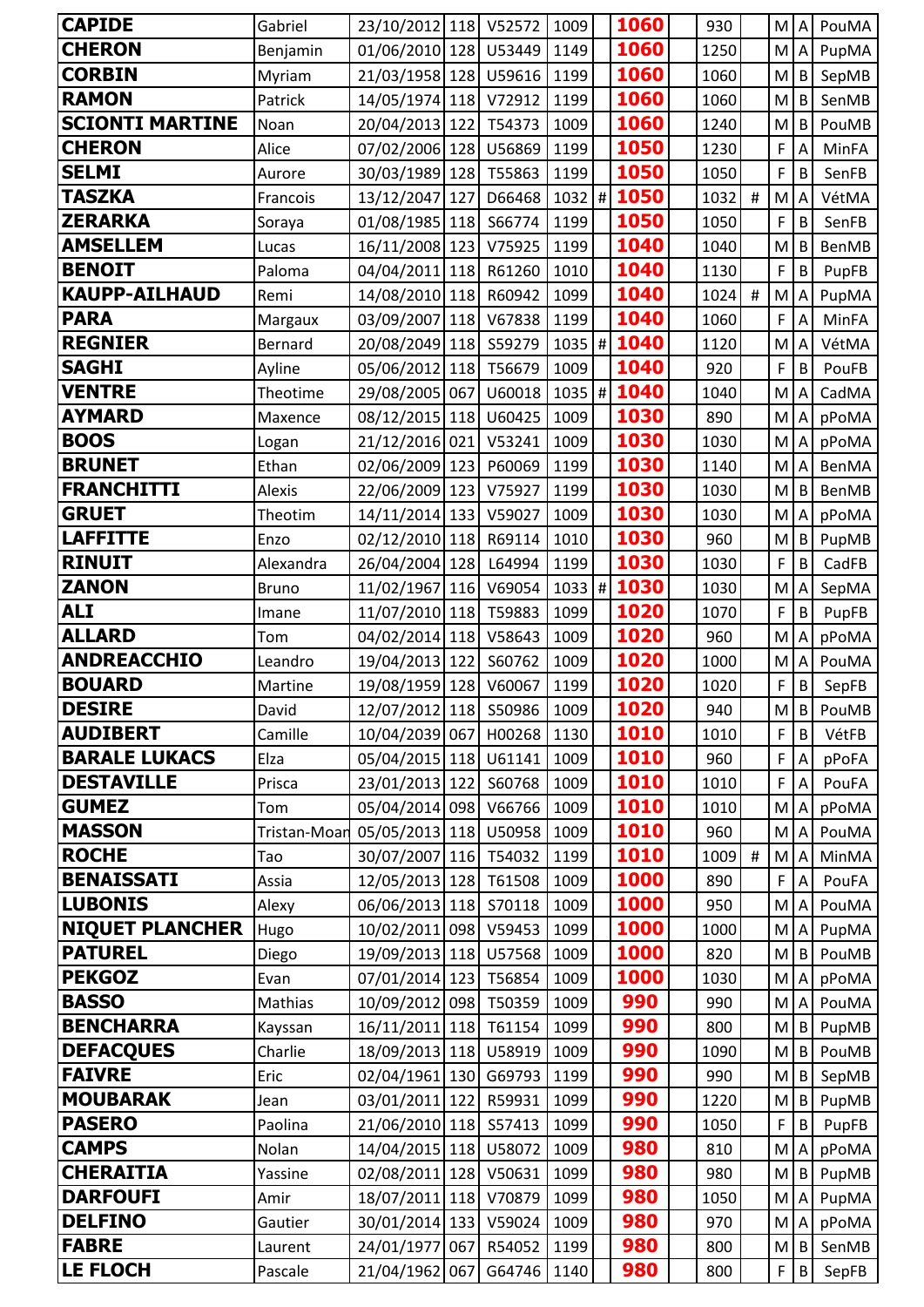| <b>SANTARELLI</b>                       | <b>Baptiste</b>     | 15/10/2006 122 H61553                   |        | 1199         | 980        | 1240        | M A      |                | MinMA                 |
|-----------------------------------------|---------------------|-----------------------------------------|--------|--------------|------------|-------------|----------|----------------|-----------------------|
| <b>TULLIEZ</b>                          | Mattis              | 27/09/2014 118 V68435                   |        | 1009         | 980        | 1000        | M.       | Α              | pPoMA                 |
| <b>WALKER</b>                           | Marcus              | 21/02/2012 118 R70601                   |        | 1009         | 980        | 900         | M        | $\overline{A}$ | PouMA                 |
| <b>ALEXANIAN</b>                        | Antoine             | 07/02/2011 021                          | V60069 | 1099         | 970        | 970         | M        |                | PupMA                 |
| <b>CHARLES</b>                          | Adrian              | 13/03/2009 098                          | S51669 | 1199         | 970        | 970         | M        | B              | BenMB                 |
| <b>DUBUISSON</b>                        | Michele             | 21/06/2038 063 N53500                   |        | 1199         | 970        | 970         | F        | B              | VétFB                 |
| <b>GUIBERT</b>                          | Marie Franco        | 08/07/1952 098                          | S50768 | 1199         | 970        | 970         | F        | $\sf B$        | VétFB                 |
| <b>MURATET</b>                          | Gabriel             | 10/09/2014 021                          | V53238 | 1009         | 970        | 970         | M        | A              | pPoMA                 |
| <b>GUIGUEN</b>                          | Joel                | 23/07/1954 128 U53452                   |        | 1199         | 960        | 960         | M        | A              | VétMA                 |
| <b>HOCQUET</b>                          | Lucille             | 12/04/2015 118 U58844                   |        | 1009         | 960        | 810         | F        | Α              | pPoFA                 |
| <b>MILLET</b>                           | Alexandre           | 01/07/2010 122 V69817                   |        | 1099         | 960        | 960         | M        | B              | PupMB                 |
| <b>MOU SING</b>                         | Lilou               | 05/06/2014 098                          | U60680 | 1009         | 960        | 960         | F        | A              | pPoFA                 |
| <b>ROMAN</b>                            | Clement             | 24/01/2014 122 T61534                   |        | 1009         | 960        | 1110        | M        |                | pPoMA                 |
| <b>ALI</b>                              | Inaya               | 02/06/2013 118 T61760                   |        | 1009         | 950        | 980         | F        | $\sf B$        | PouFB                 |
| <b>BARALE LUKACS</b>                    | Nora                | 05/04/2015 118 U61142                   |        | 1009         | 950        | 990         | F        | A              | pPoFA                 |
| <b>DUPERROT</b>                         | Axel                | 28/10/2009 122                          | V69814 | 1199         | 950        | 950         | M        | $\sf B$        | <b>BenMB</b>          |
| <b>KRIBA</b>                            | Lilya               | 26/09/2015 118 V66827                   |        | 1009         | 950        | 1030        | F        | A              | pPoFA                 |
| <b>POMMEL</b>                           | <b>Theis</b>        | 06/09/2013 128 U59615                   |        | 1009         | 950        | 950         | M        | A              | PouMA                 |
| <b>ROCHE</b>                            | Nathan              | 01/12/2012 021                          | V53243 | 1009         | 950        | 950         | M        | $\overline{A}$ | PouMA                 |
| <b>ANDRONE</b>                          | Sebastian           | 19/07/2013 021                          | V51944 | 1009         | 940        | 940         | M        | B              | PouMB                 |
| <b>BRETON</b>                           | Lasya               | 06/03/2013 122                          | S70699 | 1009         | 940        | 1170        | F        | A              | PouFA                 |
| <b>CHEDRU</b>                           | Ayden               | 26/02/2015 118 U59682                   |        | 1009         | 940        | 1050        | M        | Α              | pPoMA                 |
| <b>CHERON</b>                           | Alexis              | 27/09/2011 128                          | V50187 | 1099         | 940        | 940         | M        | A              | PupMA                 |
| <b>COLONNA</b>                          | Nolan               | 01/07/2013 098                          | V52951 | 1009         | 940        | 940         | M        | A              | PouMA                 |
| <b>GAXOTTE</b>                          | Clement             | 12/08/2012 098                          | U52578 | 1009         | 940        | 970         | M        | B              | PouMB                 |
| <b>SIESSE</b>                           | Meline              | 08/06/2012 118 T61468                   |        | 1009         | 940        | 850         | F        | B              | PouFB                 |
| <b>BARBE</b>                            | Virgile             | 03/11/2010 133                          | S51502 | 1099         | 930        | 930         | M        | $\overline{A}$ | PupMA                 |
| <b>BOIS</b>                             | Camille             | 02/07/2011 128                          | V51393 | 1099         | 930        | 930         | F        | A              | PupFA                 |
| <b>REEVES</b>                           | Ewan                | 28/08/2008 021 V63034                   |        | 1199         | 930        | 930         |          | $M$ $B$        | BenMB                 |
| <b>ROZENMAN</b>                         | Anna                | 24/05/2011 118 559806                   |        | 1099         | 930        | 840         | F        | B              | PupFB                 |
| <b>CHAUVREAU</b>                        | Remi                | 23/03/2012 123                          | T60009 | 1009         | 920        | 920         | M        | B              | PouMB                 |
| <b>CHIAPELLO</b>                        | Hanna               | 26/11/2012 098 V52949                   |        | 1009         | 920        | 920         | F        | A              | PouFA                 |
| <b>CROISET</b>                          | Nolan               | 13/10/2009 122                          | V69813 | 1199         | 920        | 920         | M        | B              | <b>BenMB</b>          |
| <b>DRAU</b>                             | Morgane             | 19/06/2010 021 V63042                   |        | 1099         | 920        | 920         | F        | B              | PupFB                 |
| <b>FERNANDEZ</b>                        | <b>Baptiste</b>     | 16/12/2013 118 U58920                   |        | 1009         | 920        | 980         | M        | $\sf B$        | PouMB                 |
| <b>FRACCHIA</b><br><b>GILLOT CUENOT</b> | Emma                | 11/07/2008 128 V54976                   |        | 1199         | 920<br>920 | 920         | F        | $\sf B$        | <b>BenFB</b>          |
| <b>JARDET</b>                           | Roxane              | 27/02/2013 118                          | U59558 | 1009         | 920        | 860         | F<br>F   | A              | PouFA                 |
| <b>PUGNI</b>                            | Aurelie<br>Lothaire | 20/09/2006 122 R54818<br>10/08/2010 122 | V69822 | 1199<br>1099 | 920        | 1350<br>920 |          | B<br>B         | MinFB                 |
| <b>VERSE</b>                            | Quentin             | 26/12/2009 122 N50045                   |        | 1199         | 920        | 1280        | M<br>M A |                | PupMB<br><b>BenMA</b> |
| <b>CHERAITIA</b>                        | <b>Bilel</b>        | 17/07/2010 128 V50630                   |        | 1099         | 910        | 910         | M        | B              | PupMB                 |
| <b>FOUQUET</b>                          | Arwen               | 03/02/2009 123                          | U59631 | 1199         | 910        | 920         | F        | B              | BenFB                 |
| <b>KONIF</b>                            | Younes              | 03/07/2013 021 T60856                   |        | 1009         | 910        | 910         | M        | A              | PouMA                 |
| <b>LARCHER</b>                          | Tanguy              | 14/06/2009 122                          | P50159 | 1030         | 910        | 1220        | M.       |                | BenMA                 |
| <b>PISANO</b>                           | Hugo                | 01/06/2015 123                          | U55936 | 1009         | 910        | 910         | M        | B              | pPoMB                 |
| <b>SANZ</b>                             | Paul                | 15/06/2012 118                          | V64501 | 1009         | 910        | 820         | M        | B              | PouMB                 |
| <b>FLAMANT</b>                          | Tea                 | 12/03/2009 122 V70012                   |        | 1199         | 900        | 900         | F        | $\sf B$        | BenFB                 |
| <b>FLOREA</b>                           | Valerie             | 22/02/2013 122                          | V54737 | 1009         | 900        | 1250        | F        | A              | PouFA                 |
| <b>FOURNIER-MONTOUSimon</b>             |                     | 22/12/2012 123                          | V75923 | 1009         | 900        | 900         | M        | B              | PouMB                 |
| <b>SAHRAOUI</b>                         | Ayman               | 14/08/2010 021                          | V63044 | 1099         | 900        | 900         | M        | $\mathsf B$    | PupMB                 |
| <b>SALHI MOUGAMMAD</b> Raphael          |                     | 07/12/2013 098 V63268                   |        | 1009         | 900        | 900         | M.       | $\overline{A}$ | PouMA                 |
| <b>SEGARD</b>                           | Catherine           | 10/05/1966 128 U53459                   |        | 1099         | 900        | 1099        | F        | $\sf B$        | SepFB                 |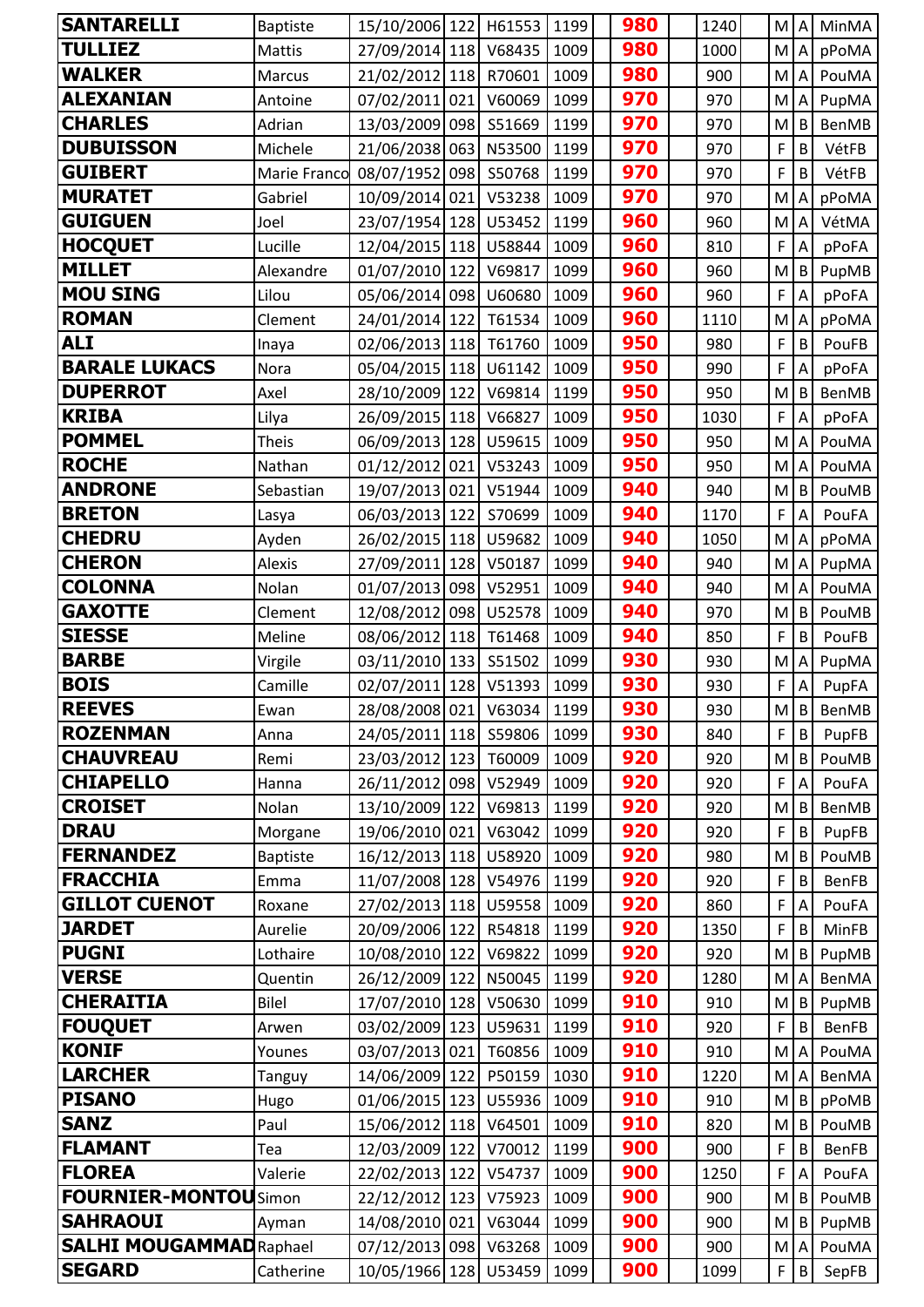| <b>VITTA</b>                    | Elies        | 26/09/2010 123 U54554      |        | 1099 | 900 | 900  | M | $\mathsf{B}$              | PupMB |
|---------------------------------|--------------|----------------------------|--------|------|-----|------|---|---------------------------|-------|
| <b>BELKHELOUAT</b>              | Yasmine      | 04/09/2014 118 V66039      |        | 1009 | 890 | 930  | F | $\overline{A}$            | pPoFA |
| <b>GUEDJ</b>                    | Noah         | 24/03/2014 118 V54260      |        | 1009 | 890 | 800  | M | $\boldsymbol{\mathsf{A}}$ | pPoMA |
| <b>ZHANG</b>                    | Matheo       | 24/09/2014 021             | T60854 | 1009 | 890 | 890  | M | A                         | pPoMA |
| <b>MORAND</b>                   | Sacha        | 27/05/2012 122             | S60781 | 1009 | 880 | 1040 | M | B                         | PouMB |
| <b>ROZENMAN</b>                 | Margaux      | 04/06/2015 118 T68224      |        | 1009 | 880 | 970  | F | B                         | pPoFB |
| <b>WALKER</b>                   | Lee          | 02/10/2013 118 570121      |        | 1009 | 880 | 880  | M | $\boldsymbol{\mathsf{A}}$ | PouMA |
| <b>AIBECHE</b>                  | Naim         | 07/10/2013 118 V60223      |        | 1009 | 870 | 920  | M | $\overline{A}$            | PouMA |
| <b>CORTI</b>                    | Sacha        | 19/12/2015 118 V62890      |        | 1009 | 870 | 800  | M | A                         | pPoMA |
| <b>DA SILVA</b>                 | Louane       | 04/03/2014 118 U60606      |        | 1009 | 870 | 850  | F | B                         | pPoFB |
| <b>MINGUES</b>                  | Charlie      | 07/01/2015 122 T52320      |        | 1009 | 870 | 1050 | M | $\mathsf{A}$              | pPoMA |
| <b>PASERO</b>                   | Alexandre    | 10/09/2014 118 V72913      |        | 1009 | 870 | 880  | M | $\mathsf{A}$              | pPoMA |
| <b>SCAREVNEA</b>                | David        | 04/07/2011 118 U59050      |        | 1099 | 870 | 830  | M | $\mathsf{B}$              | PupMB |
| <b>CHETTIBI</b>                 | Luna         | 28/10/2014 118 U58519      |        | 1009 | 860 | 1140 | F | A                         | pPoFA |
| <b>DI TOMASO</b>                | Cleo         | 27/05/2014 118 U58517      |        | 1009 | 860 | 920  | F | B                         | pPoFB |
| <b>OULKEBIR</b>                 | Mikail       | 17/07/2010 118 550991      |        | 1099 | 860 | 900  | M | A                         | PupMA |
| <b>BRION LACHEREST</b>          | Apolline     | 18/08/2012 067             | N73080 | 1009 | 850 | 800  | F | B                         | PouFB |
| <b>DELOME</b>                   | Sam          | 11/07/2012 123             | V66052 | 1009 | 850 | 800  | M | B                         | PouMB |
| <b>REDELSPERGER</b>             | Tristan      | 11/04/2016 021             | V60070 | 1009 | 850 | 850  | M | ${\sf A}$                 | pPoMA |
| <b>MONTIEL</b>                  | Ashley       | 12/03/2013 118             | T61167 | 1009 | 840 | 930  | F | A                         | PouFA |
| <b>CHELBA</b>                   | Gabriel      | 10/04/2015 118 V62892      |        | 1009 | 830 | 910  | M | $\mathsf A$               | pPoMA |
| <b>ENNOUGAOUI</b>               | Kamilia      | 16/03/2015 118             | V66037 | 1009 | 830 | 800  | F | A                         | pPoFA |
| <b>ECALLE</b>                   | Ethan        | 09/01/2014 123             | V66048 | 1009 | 820 | 820  | M | $\sf B$                   | pPoMB |
| <b>BACCI</b>                    | Patrice      | 23/06/1962 128 U53446      |        | 1099 | 810 | 1099 | M | B                         | SepMB |
| <b>MORVANT</b>                  | Lilou        | 31/03/2015 118 V51525      |        | 1009 | 810 | 840  | F | A                         | pPoFA |
| <b>VERON</b>                    | Ethan        | 29/10/2014 118 U59134      |        | 1009 | 810 | 1080 | M | A                         | pPoMA |
| <b>ARNOUX-MORIN</b>             | Ines         | 10/01/2014 118 V74581      |        | 1009 | 800 | 830  | F | $\boldsymbol{\mathsf{A}}$ | pPoFA |
| <b>BAHAR-ROLLEY</b>             | Norah        | 10/01/2015 118 V75290      |        | 1009 | 800 | 800  | F | A                         | pPoFA |
| <b>BENAISSATI</b>               | Sofia        | 21/07/2015 128 U53447 1009 |        |      | 800 | 800  | F | $\overline{A}$            | pPoFA |
| <b>BENSAID</b>                  | Lina         | 23/03/2014 123             | V66046 | 1009 | 800 | 800  | F | $\sf B$                   | pPoFB |
| <b>BONHOMME</b>                 | Capucine     | 21/01/2012 123 V66053      |        | 1009 | 800 | 800  | F | $\boldsymbol{\mathsf{A}}$ | PouFA |
| <b>BORGONI</b>                  | Tess         | 22/02/2011 122             | P69903 | 1099 | 800 | 800  | F | B                         | PupFB |
| <b>CABARROU LAGREG</b>          | Mael         | 23/01/2015 098             | V68209 | 1009 | 800 | 800  | M | B                         | pPoMB |
| <b>CALAMAND</b>                 | Jolan        | 24/05/2012 118 569781      |        | 1009 | 800 | 870  | M | B                         | PouMB |
| <b>CHAOUCH</b>                  | Marwa        | 29/10/2011 118 U53720      |        | 1099 | 800 | 900  | F | A                         | PupFA |
| <b>COLLET CARABILI</b>          | Sacha        | 01/10/2012 021             | S70479 | 1009 | 800 | 800  | M | $\sf B$                   | PouMB |
| <b>DA FONSECA</b>               | Anaya        | 07/01/2013 133 T51871      |        | 1009 | 800 | 800  | F | A                         | PouFA |
| <b>DELFINO</b>                  | Thibault     | 22/05/2016 133 V59026      |        | 1009 | 800 | 800  | M | A                         | pPoMA |
| <b>DESPRES</b>                  | Lucas        | 19/06/2014 118 U60598      |        | 1009 | 800 | 940  | M | A                         | pPoMA |
| <b>GENOVESI</b>                 | Clement      | 20/02/2016 123 V59387      |        | 1009 | 800 | 800  | M | $\sf B$                   | pPoMB |
| <b>GUIGUEN</b>                  | Marie-Helene | 13/12/1950 128 U53453      |        | 1199 | 800 | 800  | F | B                         | VétFB |
| <b>HARNOIS</b>                  | Nadege       | 18/05/1975 118 V71335      |        | 1199 | 800 | 800  | F | B                         | SenFB |
| <b>HUCHET</b>                   | Thomas       | 10/02/2010 098 N53702      |        | 1099 | 800 | 800  | M | $\sf B$                   | PupMB |
| <b>HWANG</b>                    | Rose-Mina    | 23/05/2012 118 U57571      |        | 1009 | 800 | 870  | F | $\boldsymbol{\mathsf{A}}$ | PouFA |
| <b>LALANCE</b>                  | Enola        | 04/04/2013 118 T51099      |        | 1009 | 800 | 900  | F | A                         | PouFA |
| <b>LUCA</b>                     | Matti        | 04/09/2015 118 V70880      |        | 1009 | 800 | 800  | M | $\sf B$                   | pPoMB |
| <b>MARCEL</b>                   | Christian    | 10/04/1970 128 U53456      |        | 1049 | 800 | 1049 | M | B                         | SepMB |
| <b>MARSAC</b>                   | Ewan         | 13/09/2012 123 569762      |        | 1009 | 800 | 850  | M | $\sf B$                   | PouMB |
| <b>MATIGNON DARQUE Pierrick</b> |              | 04/04/2013 098             | U50225 | 1009 | 800 | 800  | M | Α                         | PouMA |
| <b>MATIGNON DARQUE ZOe</b>      |              | 09/09/2015 098             | V69368 | 1009 | 800 | 800  | F | B                         | pPoFB |
| <b>M'MADI</b>                   | Maeva        | 25/04/2014 118             | V66825 | 1009 | 800 | 810  | F | $\sf B$                   | pPoFB |
| <b>MOU SING</b>                 | Lena         | 23/12/2015 098             | V68605 | 1009 | 800 | 800  | F | $\boldsymbol{\mathsf{A}}$ | pPoFA |
|                                 |              |                            |        |      |     |      |   |                           |       |